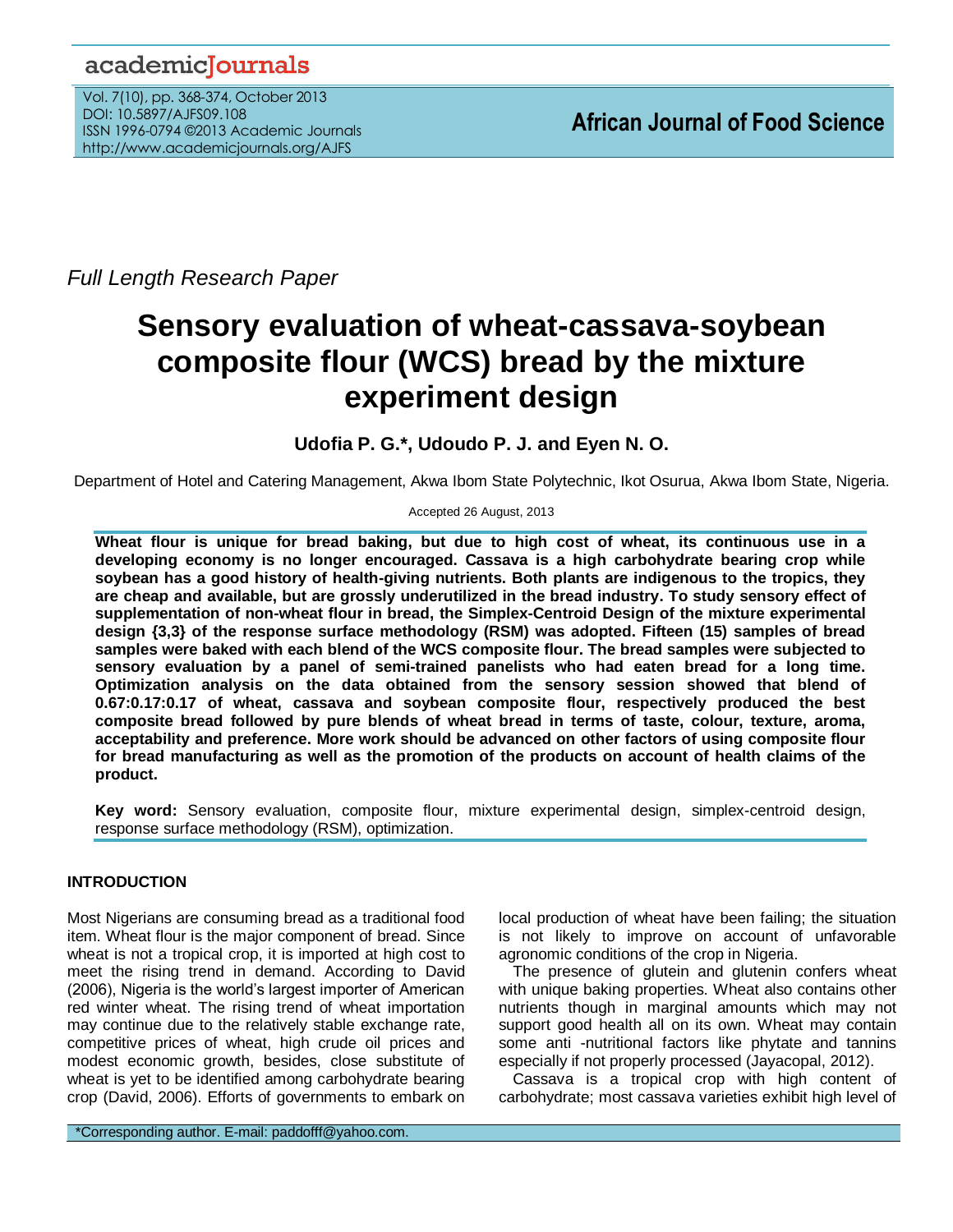**Table 1.** Experimental layout of the Simplex Centroid Design showing un-randomized runs.

| Run | A    | в    | С    |
|-----|------|------|------|
| 1   | 0.33 | 0.33 | 0.33 |
| 2   | 0.00 | 0.50 | 0.50 |
| 3   | 0.00 | 0.00 | 1.00 |
| 4   | 0.17 | 0.17 | 0.67 |
| 5   | 1.00 | 0.00 | 0.00 |
| 6   | 0.50 | 0.50 | 0.00 |
| 7   | 0.00 | 1.00 | 0.00 |
| 8   | 0.00 | 0.00 | 1.00 |
| 9   | 0.00 | 1.00 | 0.00 |
| 10  | 1.00 | 0.00 | 0.00 |
| 11  | 0.50 | 0.50 | 0.00 |
| 12  | 0.17 | 0.67 | 0.17 |
| 13  | 0.50 | 0.00 | 0.50 |
| 14  | 0.67 | 0.17 | 0.17 |

Run = product from the respective mixture;  $A = W$ heat flour,  $B =$  cassava flour,  $C =$ soybeans flour.

tolerance for poor agronomic conditions.Though some cassava varieties contain cyanide, however genetic engineering and improved processing methods are alleviating cyanide toxicity problems. Cassava does not contain the two proteins which makes wheat a preferred major baking ingredient. Physiochemical properties of cassava starch are suitable for supplementation of wheat flour in bread-making without compromising its sensory attributes (Eduardo et al., 2013).

Soybean is another major crop of the tropics, apart from its ability to strive in the tropical climate; it is a health plant due to good content of protein and other phytochemicals (Aleke et al., 2000). The FDA says that 25 g of soy protein per day can reduce the risk of coronary heart disease. The UK Joint Health Claims Initiative (JHCI) re-confirmed the assertion with a similar claim in 2002.

Sensory evaluation evokes, measures, analyses and interprets responses to products as perceived by senses of sight, smell, touch, taste and hearing (Stone and Sidel, 1993). The consumer buys nutrition, convenience, image and functionality in food. Therefore, new products must provide all the responses like or near the older product.

This study was devoted to the determination of sensory properties, preference of bread samples baked with blends of different proportions of wheat, cassava and soy bean flours. The sensory session used a taste panel of staff and students of the Department of Science Technology, Akwa Ibom State Polytechnic, Ikot Ekpene, Nigeria using the mixture experimental design of the response surface methodology (RSM).

#### **MATERIALS AND METHODS**

One hundred percent (100%) American hard red winter wheat flour was obtained from Niger Mills, Calabar. TMS (4) 1425 cassava variety was obtained from the International Institute of Tropical Agriculture (IITA) through the Root Crop Research Institute, Umudike. Other baking ingredients: yeast, fat, baking powder, sugar and salt, were obtained from a baking shop, all in Ikot Ekpene, Nigeria.

#### **Preparation of cassava flour**

The cassava tuber was peeled about 10 hours post-harvest, washed, sliced thinly with a papaya shredder (Qlink, China), removing the fibre part. The shredded cassava was washed with ample of clean water and allowed to drain, it was thinly spread on a straw mat spread on a clean concrete surface and sun dried for about 11 h until it was water drip-free before it was transferred to an hot air oven (Therma Grosskuchen, Le Chef, Sweden) at about 60°C until the moisture content was reduced to about 13% dry basis.

The cassava flake was ground through a corn meal grinder to pass through a sieve DIN 4188 (0.12 mm) aperture. The cassava flour was packed in plastic buckets.

#### **Preparation of soy bean flour**

Soy bean flour was screened of foreign bodies, washed with ample of clean water, soaked in boiling water for 24 h. Seed coat was removed from the soaked seed and sun dried for 12 h to reduce water content to about 13%. It was then fried to brittleness before ground with a Waring blender (Model 5011, Waring Products Corp. New Hartford, CT, USA) into powder and sieved through DIN 4188 (0.12 mm) aperture sifter and stored for experiments.

#### **Experimental design**

Blends (mixtures) are combinations of components that together produce an end product having one or more properties of interest (Cornell and Piepel, 2008). Response in mixture experiment is a function of proportions and not amounts of the mixture components. Given these two conditions and fixing the total (an equality constraint) facilitates modeling of the response as a function of component proportions (Huguo, 2002).

Mixture experimental design assumes Equation 1,

 $Y_i = \beta_1 X_1 + \beta_2 X_2 + \beta_3 X_3 + \beta_1 2 X_1 X_2 + \beta_1 3 X_1 X_3 + \beta_2 3 X_2 X_3 + \beta_1 X_1 X_2$ ... 1

where  $Y_i$  is the response, the  $\beta$  symbols represent coefficient to be fitted via regression analysis,  $x_1$ ,  $x_1x_2$ ,  $x_{ij}^2$  are the linear, interaction and quadratic effect of the components respectively.

A simplex-centroid design consists of all points that are equally weighted mixtures of 1 to q components. The components are distributed as presented in Table 1. The small option of the design was used in the allocation of the mixture components resulting in 14 bread samples (Table 1).

#### **Preparation of composite flour**

Composite flour was prepared by intimate mixture of proportions of the three component flours according to Table 1 (Huguo, 2002). Blends of the mixture were the pure (A, B, C), binary AB, AC, BC) and overall centroid (ABC).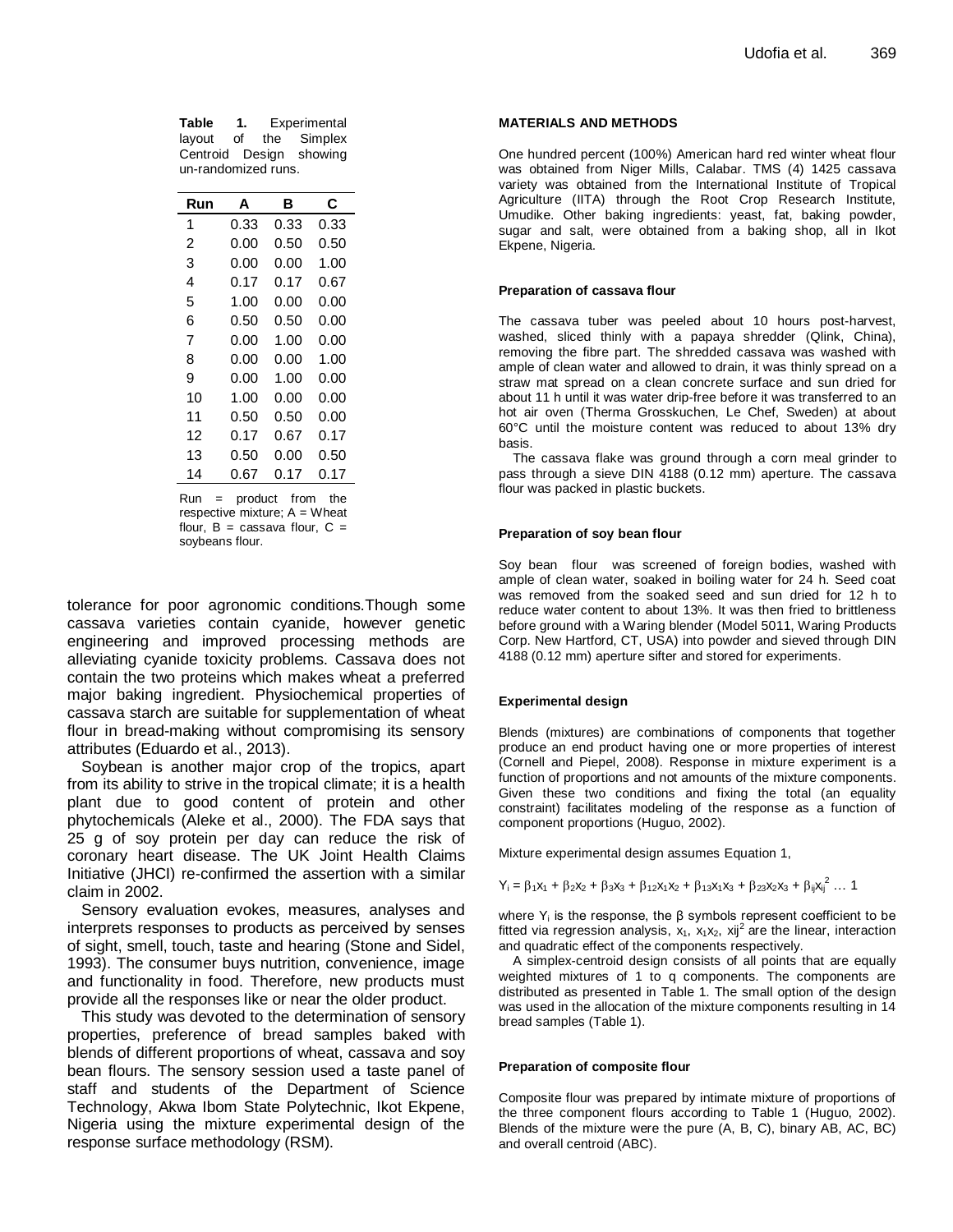| Run | A    | в    | С    | Taste | <b>Colour</b> | Aroma | Texture | Pref. | Accpt. |
|-----|------|------|------|-------|---------------|-------|---------|-------|--------|
| 1   | 0.33 | 0.33 | 0.33 | 3.00  | 7.00          | 8.00  | 2.00    | 2.00  | 2.00   |
| 2   | 0.00 | 0.50 | 0.50 | 7.30  | 4.00          | 7.00  | 2.00    | 3.00  | 4.00   |
| 3   | 0.00 | 0.00 | 1.00 | 2.00  | 2.00          | 7.00  | 2.00    | 3.00  | 2.00   |
| 4   | 0.17 | 0.17 | 0.67 | 3.00  | 6.00          | 6.00  | 4.00    | 5.00  | 6.00   |
| 5   | 1.00 | 0.00 | 0.00 | 9.00  | 8.50          | 5.00  | 9.00    | 9.0   | 8.00   |
| 6   | 0.50 | 0.50 | 0.00 | 6.00  | 7.80          | 8.00  | 6.00    | 7.00  | 8.00   |
| 7   | 0.00 | 1.00 | 0.00 | 5.00  | 6.00          | 3.00  | 3.00    | 2.00  | 2.00   |
| 8   | 0.00 | 0.00 | 1.00 | 2.30  | 3.00          | 2.00  | 2.00    | 3.00  | 2.00   |
| 9   | 0.00 | 1.00 | 0.00 | 2.00  | 5.00          | 3.00  | 2.00    | 2.00  | 4.00   |
| 10  | 1.00 | 0.00 | 0.00 | 8.60  | 9.00          | 6.00  | 8.50    | 9.00  | 8.00   |
| 11  | 0.50 | 0.50 | 0.00 | 6.00  | 7.00          | 7.00  | 6.00    | 7.00  | 8.00   |
| 12  | 0.17 | 0.67 | 0.17 | 5.00  | 8.00          | 6.00  | 6.00    | 6.00  | 5.00   |
| 13  | 0.50 | 0.00 | 0.50 | 6.00  | 5.00          | 7.00  | 5.00    | 7.00  | 6.00   |
| 14  | 0.67 | 0.17 | 0.17 | 8.00  | 9.00          | 8.00  | 8.00    | 9.00  | 8.00   |

A, wheat flour,  $B = C$ assava flour,  $C =$  soybean flour, run = experimental run, pref. = preference, accpt. = acceptability.

**Table 3.** p-Values of model,  $R^2$  regression analysis of the models and mean score of hedonic tests.

| <b>Analysis</b> | Taste  | <b>Colour</b> | Aroma     | <b>Texture</b> | Accept. | Prefer.   |
|-----------------|--------|---------------|-----------|----------------|---------|-----------|
| Model           | 0.0002 | 0.0225        | 0.0452    | 0.0018         | 0.0286  | ΝS        |
| Linear          | 0.0012 | 0.0057        | <b>NS</b> | 0.0002         | 0.0059  | 00014     |
| AB              | ΝS     | <b>NS</b>     | 0.0217    | NS.            | ΝS      | <b>NS</b> |
| АC              | ΝS     | <b>NS</b>     | <b>NS</b> | NS.            | ΝS      | ΝS        |
| ВC              | ΝS     | <b>NS</b>     | <b>NS</b> | <b>NS</b>      | ΝS      | <b>NS</b> |
| <b>ABC</b>      | 0.0331 | S             | S         | S              | S       | S         |
|                 |        |               |           |                |         |           |
| $R^2$           | 0.9254 | 0.7577        | 0.7069    | 0.8759         | 0.7411  | 0.8095    |
| Mean            | 6.24   | 5.23          | 5.93      | 4.74           | 5.21    | 5.29      |

 $S =$  significant,  $NS =$  not significant.

#### **Preparation of dough and baking**

The composite flour dough was prepared and baked according to the method specified by Eddy et al., (2007) and Edwardo et al. (2013).

All the ingredient; yeast 3 g, salt 4 g sugar 5 g, margarine 9 g, water, according to the absorption capacity of blend were initially mixed in a mixing machine, (KitchenAid, USA). Different levels of water were mixed for 2.5 min at the low machine speed and for 8 min at the medium machine speed with the original dry mix of each blend until soft dough resulted. After the first fermentation, the dough was divided into 40 g portions rounded, and placed into bread baking pans and proofed for another 40 min in an improvised fermentation cabin at about 35°C and 80% relative humidity. The proofed dough of blends were baked in a hot air oven (Therma Grosskuchen, Le Chef, Sweden) at 210°C for 8 min. The bread samples were allowed to attain room temperature (28.0±1.0°C) before used for sensory evaluation.

#### **Sensory evaluation**

Samples of the composite bread were served to a 10 member semi-

trained panelists who were familiar with the major sensory attributes of good quality bread: taste, aroma, texture, colour of the samples. A 9-point hedonic scale of 9 (like extremely) to 1 (dislike extremely), was designed to measure the degree of preference of the samples. The samples were presented in identical containers, coded with 3 digit random numbers and served simultaneously. The categorical scores of the sample parameters were converted to numerical scores ranging from 1 to 9, with 1 as the highest and 9 as the lowest level of the quality attribute (Iwe, 2002).

#### **RESULTS**

Table 2 shows the experimental runs and the respective responses, Tables 3 and 4 show values of  $2^{nd}$  polynomial fit, analysis of variance (ANOVA) and coefficient of estimates respectively for the data obtained from sensory evaluation.

Equations 2 to 7 are models (mathematical equations) of the parameters of composite bread samples which resulted from the experimental runs. The graphical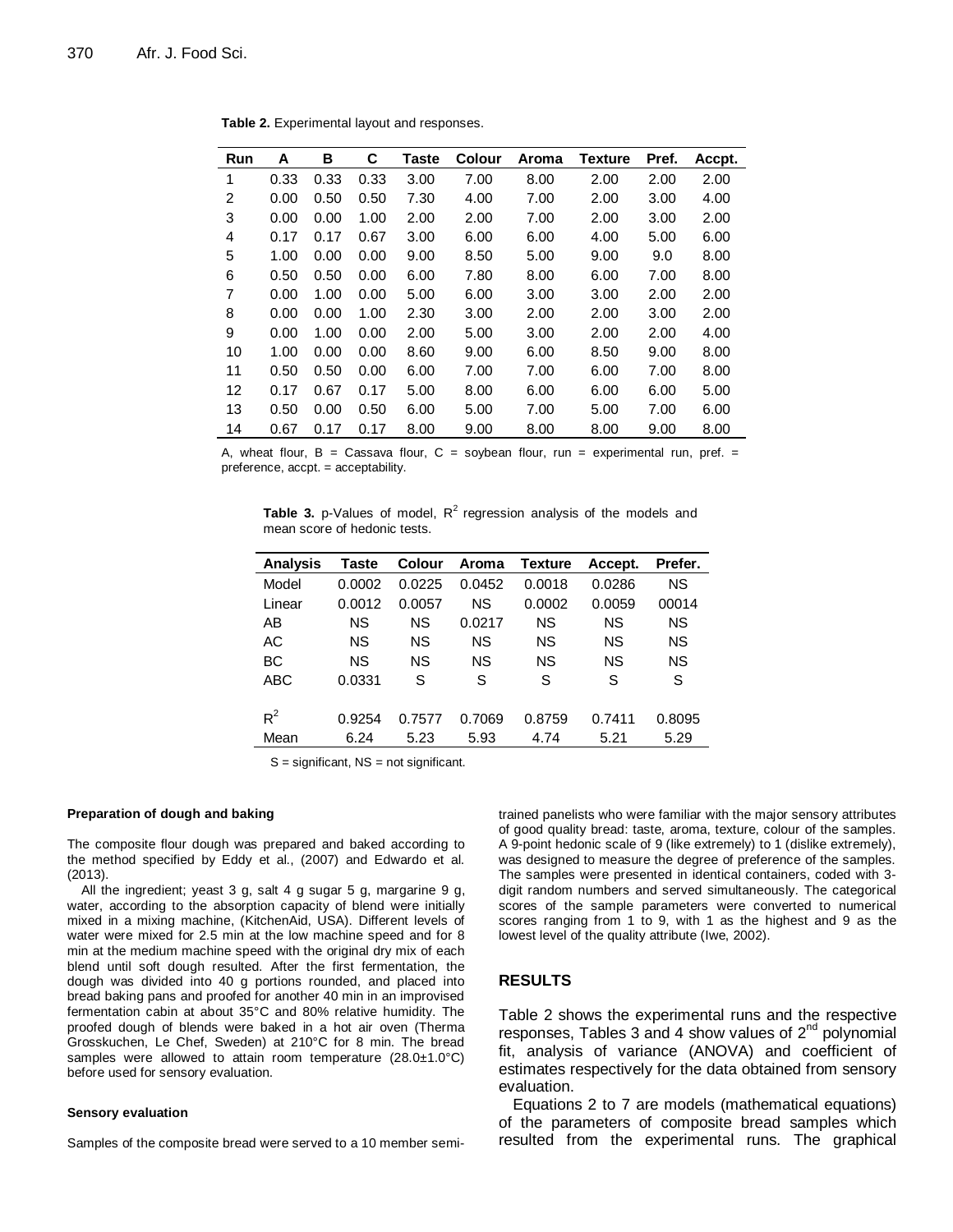| <b>Parameter</b> | А      | в      | C      | AВ        | AC.       | <b>BC</b> | <b>ABC</b> |
|------------------|--------|--------|--------|-----------|-----------|-----------|------------|
| Taste            | 8.7859 | 5.5940 | 2.5601 | 1.3606    | $-1.9268$ | 0.9303    | 66.2963    |
| Colour           | 9.1669 | 3.6288 | 2.0757 | $-3.6774$ | $-3.0859$ | 11.2856   | ΝS         |
| Aroma            | 56174  | 2.9507 | 4.4042 | 12.7761   | 7.4093    | 11.4093   | ΝS         |
| Texture          | 8.8823 | 2.7274 | 1.9964 | 2.3025    | $-0.6808$ | 0.7478    | ΝS         |
| Accept.          | 9.1968 | 2.2920 | 3.1042 | 4.7989    | 1.4418    | 0.0132    | ΝS         |
| Prefer.          | 8.1665 | 3.0713 | 2.3833 | 7.3115    | 0.9710    | 2.3995    | ΝS         |

**Table 4.** Coefficients of estimates.



**Figure 1.** Response surface plot of bread on taste of bread samples;Taste = 8.78A + 5.59B + 2.56C +**1.36AB -1.92AC** + **0.93BC** + 66.29ABC……………1

presentation (Figures 1 to 4) plots visualize the fitted models in triangular surface plots.

# **DISCUSSION**

#### **Taste**

Taste is an important sensory attribute of any food. Intake of bread is often enhanced by taste (Sim and Tam, 2001). Table 2 shows a reduction in hedonic score of samples of bread with high proportions of cassava and soy bean flour. Table 2 also shows that bread samples from pure blend and blend of 0.67:0.17:0.17 wheat, cassava and soy bean composite flour, respectively, showed high sensory scores on taste. However, some panelists still expressed liking for the 'bad' samples. This observation may be attributed to personal choice or an influence of the experimental conditions. Soy bean flour has beany flavor and poor aroma (Janet and Nyla, 2001; Dendy, 2013), addition of high proportions of the flour in the composite flour may introduce objectionable characteristics which overwhelmed the traditional taste attribute of the pure wheat flour blend samples and affected the choice of their taste. Table 3 shows that the taste model was significant (p<0.05) and reliable, ( $R^2 =$ 0.9245) with a mean hedonic score of 6.24.

Model of taste (Equation 1) shows that pure blend of the components was significant (p<0.05), their cross products were not significant (p>0.05) (bold type in Equation 1). Overall centroid of the components of mixture was significant (p<0.05). The response surface plot (Figure 2) eluciates this observation.

# **Colour**

Colour of bread crust is an important sensory attribute, which can enhance acceptability. The local population thinks that pale coloured bread crust is indicative of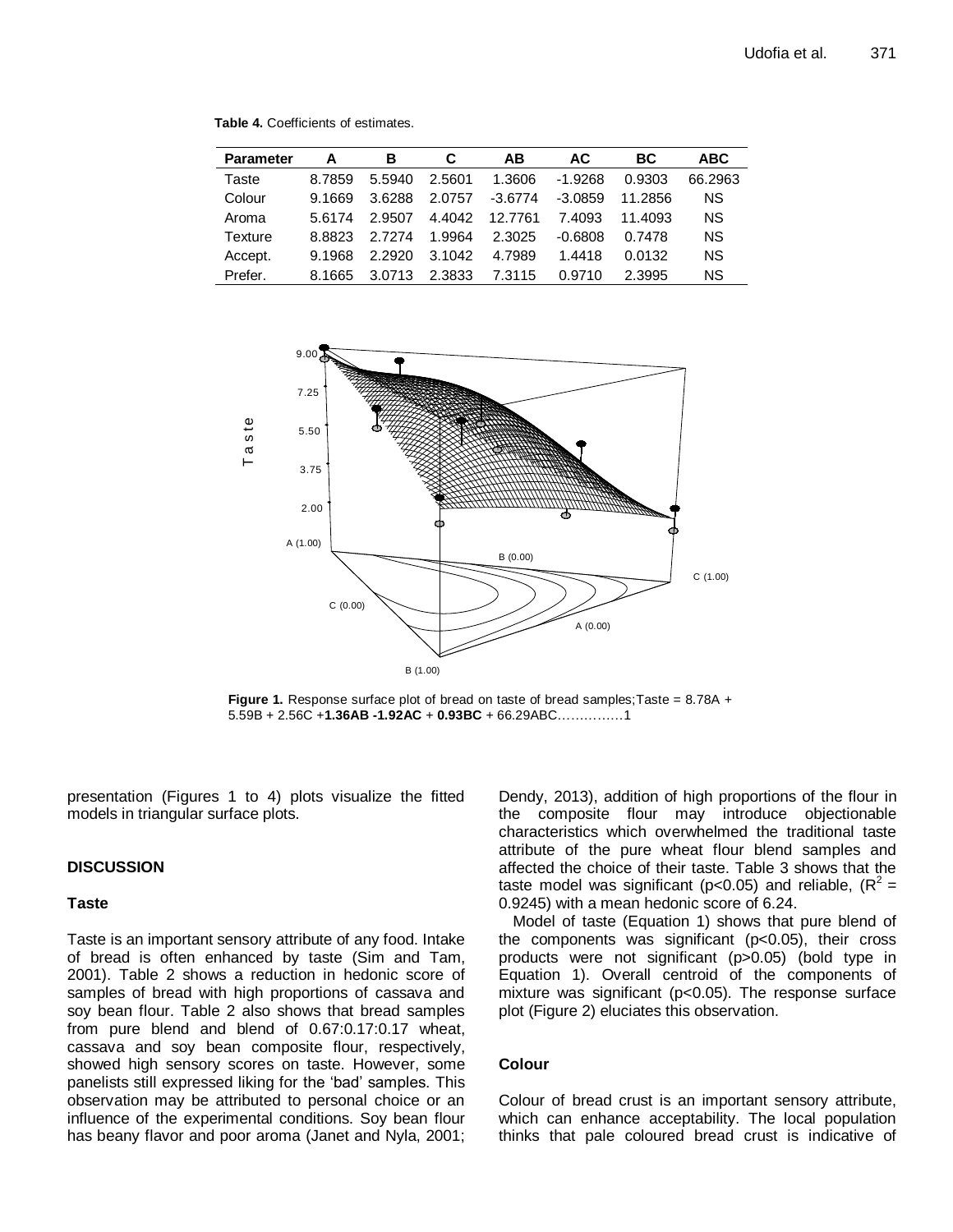

**Figure 2.** Response surface plot of bread on colour of bread samples; Colour = 9.17A +3.63B + 2.08C - 3.08AB - 3.09AC + 11.29BC………. (2)



**Figure 3.** Response surface plot of bread on aroma of bread sample; Aroma = 5.61A + 2.95B + 4.40C +12.77+ 615AB + 7.41AC + 11.41BC + 1.22ABC….. (3)

improper baking. Besides it is assumed that the brown colour is what imparts nutrients, especially iron on the product. Browning of bread crust is an origin of Millard reactions during baking in the presence of amino acids, reducing sugars, temperature, time of baking and moisture levels of the fermented dough (Deny, 2013). Table 2 shows that browning was highest in samples with high supplementation of soy bean and cassava flours. This observation may be attributed to the high content of amino acids in soy bean and high content of sugars in cassava flours. However, all other blend samples showed some levels of brownness. Table 3 indicates that the models of the parameter was significant, (p<0.05), showing an adequate quadratic fit ( $R^2$  = 75.77%) and an overall mean hedonic score of 5.23.

Model 1 shows that all pure blends were significant, their cross products: AB, AC and BC were not significant, p<0.05, while their overall centroid was significant,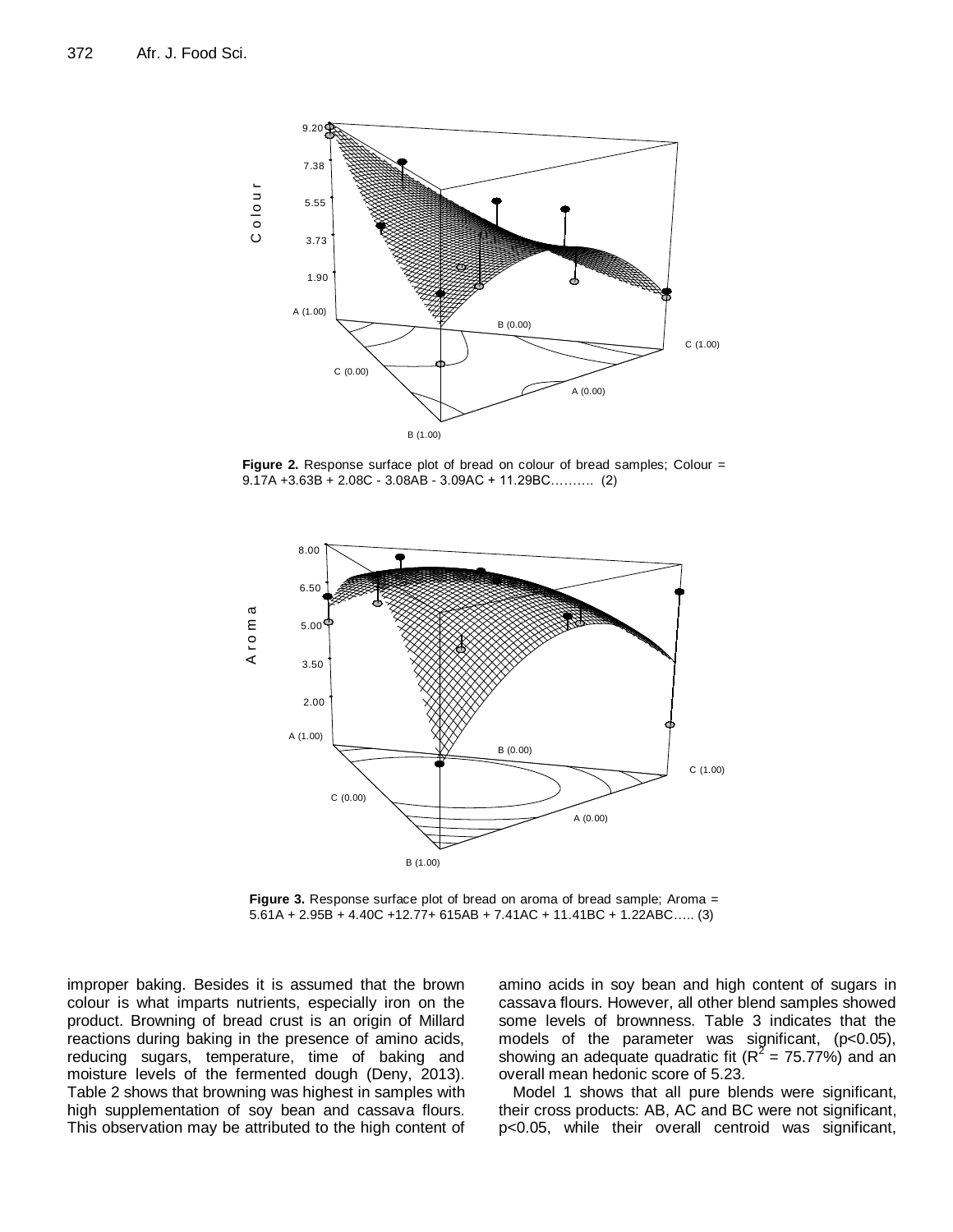

**Figure 4.** Response surface plot of bread on texture of bread samples; Texture = 8.824A + 2.72B + 1.99C + 2.30AB - **0.68AC** + 0.75BC…………. (4)

p<0.05. The negative coefficient of estimate of crossproduct of AC suggested that pure components may produce higher coloured product than in combination. This observation was supported by Figure 1. Statistically, the model should exclude the non significant estimates of coefficient, but in practice the non-significant estimates are experimented for any slight positive effect they might introduce.

# **Aroma**

Aroma is an important parameter of food (Iwe, 2002). 'Good' aroma from food excites the taste buds, making the system ready to accept the product. 'Poor' aroma may cause outright rejection of food before they are tasted. The model of aroma was not very significant ( $p =$ 0.0452), while showing seemingly adequate quadratic fit  $(R^2 = 70.69\%)$ .

The two cross-product terms in Table 4 (AC and BC) were not significant (p>0.05) while the overall centroid were significant (p<0.05), which was although included in the model, for further experiment-tation. The observation may be attributed to the beany aroma of raw soy bean, it may also be attributed to the strangeness of the product. Consumers attitudes may be tuned to accept new product if health claim, or social status is attached. In fact, there was the tendency for composite bread samples with high supplementation of wheat flour to consistency show high sensory scores.

# **Texture**

Food texture sometime embraces appearance (Eduordo et al. 2013). Texture of composite bread samples were rated on a scale from 1 (heavy) to 9 (light). The mean texture scores of samples ranged from sample 8.5 for pure blends. Table 3 shows that samples of pure blends were significant (p<0.05), the model showing adequate quadratic fit ( $R^2 = 87.59\%)$  and a mean hedonic score of 4.74.

Terms in the model are coefficient of estimates (Table 4) and how they contribute to the parameter of the bread samples. Pure blend sample of A, AB and ABC were significant (p<0.05). The observation indicates that high supplementation of non-wheat flour showed low scores on texture. High supplementation reduces elastic property of wheat flour dough rendering the dough incapable of retaining the gas emanating from fermentations (Giami et al., 2004).

# **Optimization**

# *Preference and acceptability*

Both acceptance and preference are primarily economic concept. Acceptance of food varies with standards of living and cultural background, whereas preference refers to selection when presented with choice (Huguo, 2002). Preference is often influenced by prejudices, religious